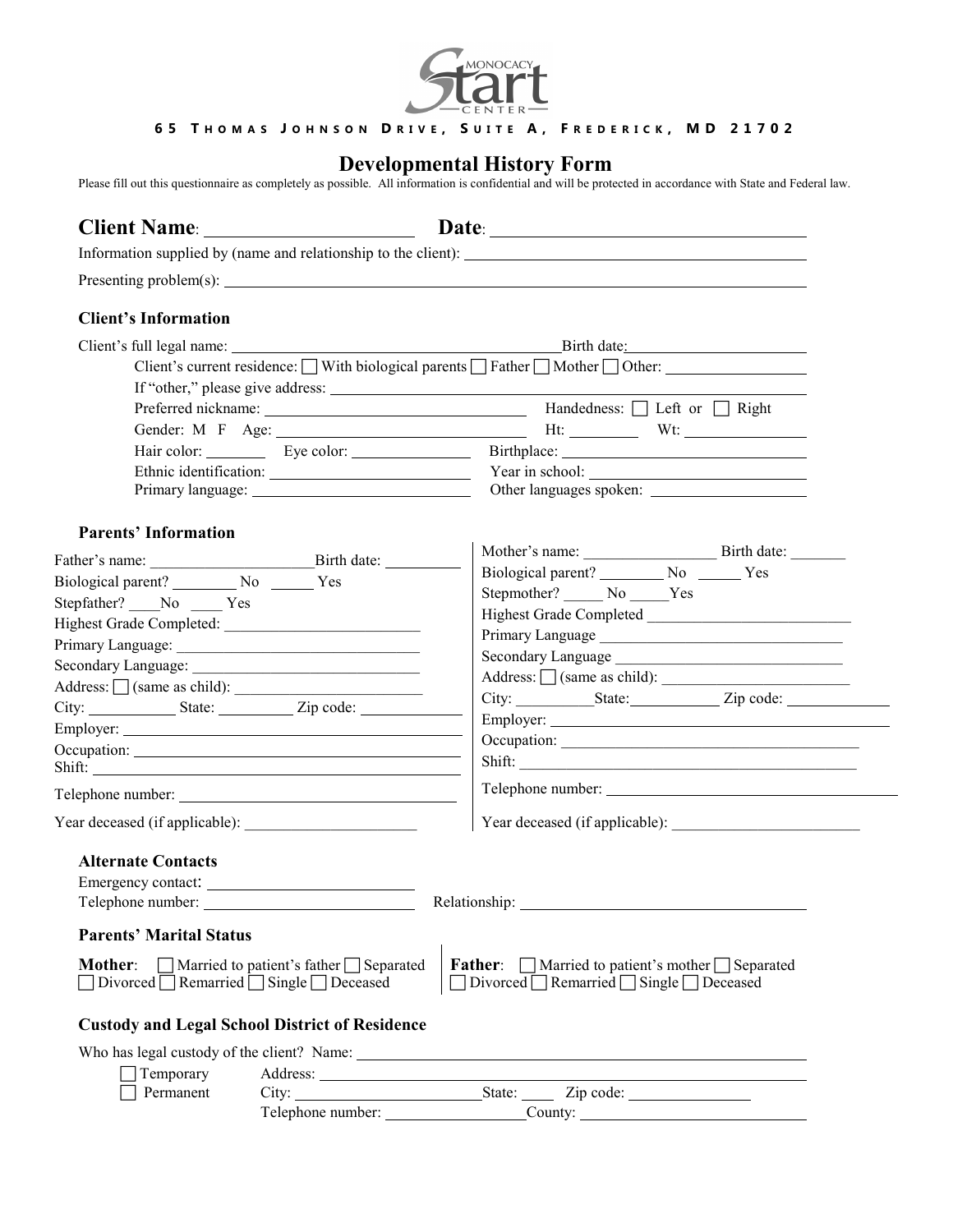If the Department of Social Services has custody (i.e., foster care placement), indicate the name and address of the parents at the time that the department took custody and the caseworker:

|           | Parent's name:                                                                                                                                                                 |                                                                    |     |                   |                         |
|-----------|--------------------------------------------------------------------------------------------------------------------------------------------------------------------------------|--------------------------------------------------------------------|-----|-------------------|-------------------------|
|           |                                                                                                                                                                                |                                                                    |     |                   |                         |
|           |                                                                                                                                                                                |                                                                    |     |                   | State: <u>Zip</u> code: |
|           | Telephone number: County: County:                                                                                                                                              |                                                                    |     |                   |                         |
|           | School district:                                                                                                                                                               |                                                                    |     |                   |                         |
|           |                                                                                                                                                                                |                                                                    |     |                   |                         |
|           |                                                                                                                                                                                |                                                                    |     |                   |                         |
|           | <b>Family and Home Information:</b><br>All additional persons currently living in the household:                                                                               |                                                                    |     |                   |                         |
| Name      |                                                                                                                                                                                | Birth date                                                         | Sex | Education level   | Relationship            |
|           | <u> 1989 - Johann Stoff, Amerikaansk politiker (</u>                                                                                                                           |                                                                    |     |                   |                         |
| Name      | Natural parent(s) who do not live in the household:                                                                                                                            | Birth date                                                         | Sex | Education level   | Relationship            |
|           |                                                                                                                                                                                |                                                                    |     |                   |                         |
|           | Has the client lived with both parents since birth?<br>If "no," list changes chronologically (include residential placements).<br>From:<br>(Dates preferred, or client's age). | To:<br>the control of the control of the control of the control of |     | Child lived with: | No<br>$ $   Yes         |
|           | If the client is not living with both parents, please list reason:<br>Parents separated                                                                                        | $\Box$ Parents divorced                                            |     | Parent deceased   | Other                   |
|           | If the client has a parent not living with the client, are there visitations?<br>How frequently:<br>Reason:                                                                    |                                                                    |     |                   | No<br> Yes              |
| A.        | If there are any other children living in the family:<br>Do any of them have physical or emotional problems?<br>If "yes," please explain:                                      |                                                                    |     |                   | $ No $   Yes            |
| <b>B.</b> | If "yes," have they received counseling or other forms of help?                                                                                                                |                                                                    |     |                   | $\Box$ No $\Box$ Yes    |
|           | Is your house troubled by domestic violence?<br>If "yes," please explain:                                                                                                      |                                                                    |     |                   | $\vert$  No    Yes      |
|           | Does any family member have an alcohol or drug problem?                                                                                                                        |                                                                    |     |                   | $\vert$  No    Yes      |
|           |                                                                                                                                                                                |                                                                    |     |                   |                         |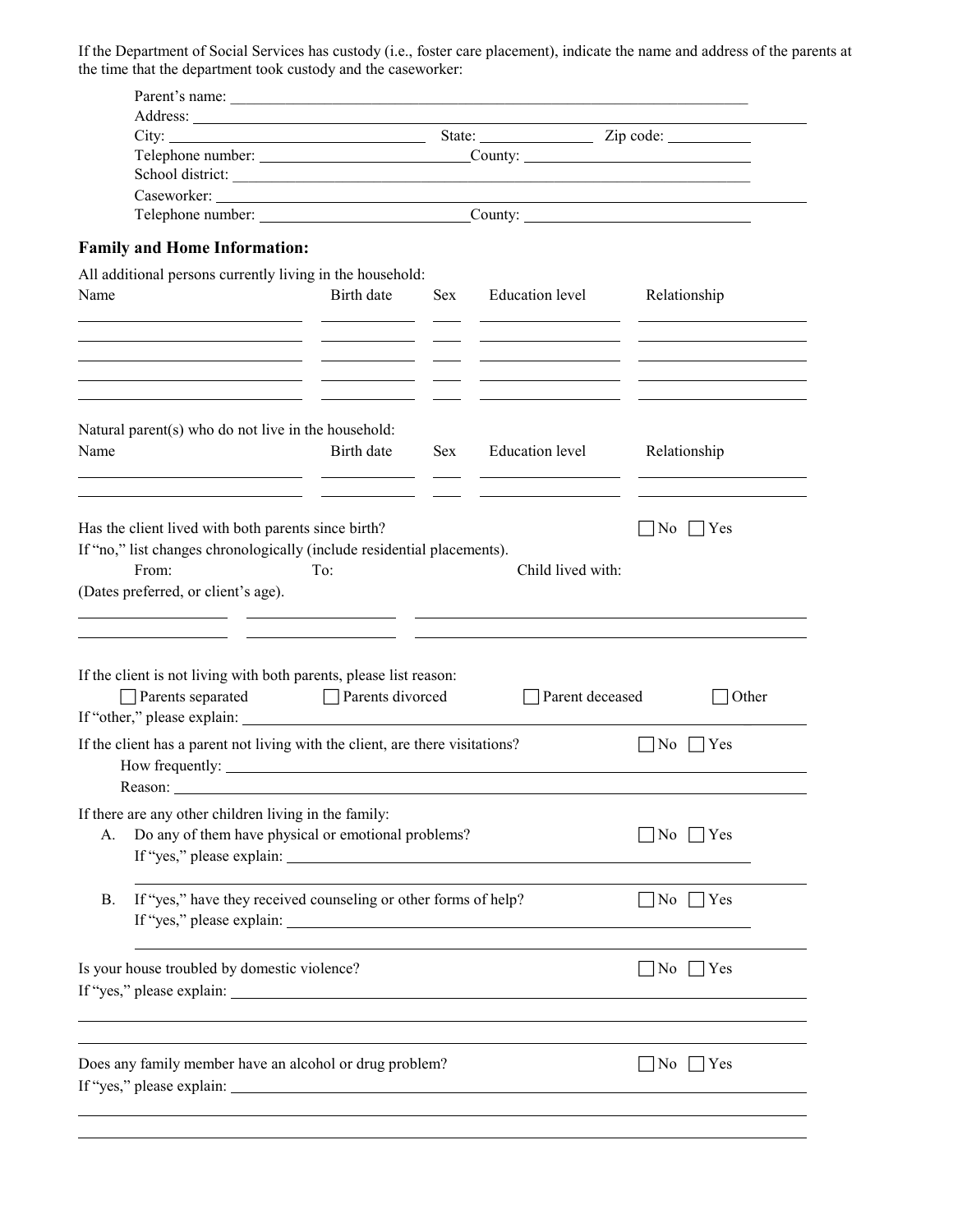| Has anyone in the client's family had a psychiatric illness?                                                                                                                                                                             |        |                             | Yes No                                                                                                                                                  |                                |                   |
|------------------------------------------------------------------------------------------------------------------------------------------------------------------------------------------------------------------------------------------|--------|-----------------------------|---------------------------------------------------------------------------------------------------------------------------------------------------------|--------------------------------|-------------------|
| If yes, who and were they hospitalized?<br>Has anyone in the client's family attempted suicide? Yes No<br>If yes, who? $\frac{1}{\sqrt{1-\frac{1}{2}}\sqrt{1-\frac{1}{2}}\sqrt{1-\frac{1}{2}}\sqrt{1-\frac{1}{2}}\sqrt{1-\frac{1}{2}}}}$ |        |                             |                                                                                                                                                         |                                |                   |
| Has anyone in the client's family had a seizure disorder?<br>If yes, who?                                                                                                                                                                |        |                             | Yes No                                                                                                                                                  |                                |                   |
| If yes, who?                                                                                                                                                                                                                             |        |                             | Has anyone in the client's family had a problem with or treated for substance abuse problem? Yes No                                                     |                                |                   |
| Has the client ever been physically, sexually or emotionally abuse? Yes No                                                                                                                                                               |        |                             | Has the client ever had previous psychiatric treatment, counseling or therapy? Yes No                                                                   |                                |                   |
|                                                                                                                                                                                                                                          |        |                             | If yes, where were they hospitalized?                                                                                                                   |                                |                   |
| Inpatient Outpatient                                                                                                                                                                                                                     |        |                             | Describe the results of past treatment and the reason for terminating treatment:                                                                        |                                |                   |
|                                                                                                                                                                                                                                          |        |                             |                                                                                                                                                         |                                |                   |
| <b>Child Care</b><br>If primary caregivers work outside the home, please provide the following information.                                                                                                                              |        |                             |                                                                                                                                                         |                                |                   |
|                                                                                                                                                                                                                                          |        |                             | Who cares for this client when caregivers are gone?<br><u> </u>                                                                                         |                                |                   |
|                                                                                                                                                                                                                                          |        |                             | How many hours per day is this client in a child-care setting?<br><u>Letting</u> 2<br>How many different people care for this client? (Please explain.) |                                |                   |
| <b>Client Developmental History</b>                                                                                                                                                                                                      |        |                             |                                                                                                                                                         |                                |                   |
| Has the client had any serious illness? Yes No<br>Has the client had any head injuries? Yes No                                                                                                                                           |        |                             |                                                                                                                                                         |                                |                   |
| Is the client on medication at this time? Yes No<br>Please complete as much of the following about the client as possible:                                                                                                               |        |                             |                                                                                                                                                         |                                |                   |
|                                                                                                                                                                                                                                          |        |                             | Is this client adopted? Yes No If yes, at what age? If yes does the client know? Yes No                                                                 |                                |                   |
| Number of pregnancies of mother:<br>During pregnancy, did this client's mother:                                                                                                                                                          |        |                             |                                                                                                                                                         |                                |                   |
| Have high blood pressure?                                                                                                                                                                                                                |        |                             | Yes No Don't Know Take any medications?                                                                                                                 |                                | Yes No Don't Know |
| Have diabetes or sugar in urine? Yes No Don't Know<br>Have kidney problems or protein in urine?                                                                                                                                          |        |                             | If yes, what?<br>Have recurrent emotional problems?                                                                                                     |                                |                   |
|                                                                                                                                                                                                                                          |        | Yes No Don't Know           |                                                                                                                                                         |                                | Yes No Don't Know |
| Have German measles?<br>If yes when?                                                                                                                                                                                                     |        | Yes No Don't Know Bleeding? | If yes, when?                                                                                                                                           |                                | Yes No Don't Know |
| Drink alcoholic beverages?<br>About how much?                                                                                                                                                                                            |        |                             | Yes No Don't Know Frequently smoke cigarettes? Yes No Don't Know<br>If yes how much?                                                                    |                                |                   |
| Use any medications?                                                                                                                                                                                                                     | Yes No | Don't Know<br>Don't Know    | Have a drug dependency? Yes No Don't Know                                                                                                               |                                |                   |
| Have hormone pills or injections?                                                                                                                                                                                                        | Yes No |                             |                                                                                                                                                         |                                |                   |
| Were there any prenatal problems during pregnancy?                                                                                                                                                                                       |        |                             |                                                                                                                                                         | $ No $   Yes                   |                   |
|                                                                                                                                                                                                                                          |        |                             |                                                                                                                                                         |                                |                   |
|                                                                                                                                                                                                                                          |        |                             |                                                                                                                                                         |                                |                   |
| Were there any problems during delivery?                                                                                                                                                                                                 |        |                             |                                                                                                                                                         | $\Box$ No $\Box$<br>$\Box$ Yes |                   |
|                                                                                                                                                                                                                                          |        |                             |                                                                                                                                                         |                                |                   |
| Birth weight: _____________ lbs _____________ oz.<br>Weeks Gestation                                                                                                                                                                     |        |                             |                                                                                                                                                         |                                |                   |
| Was delivery:<br>Difficult?<br>Caesarean section                                                                                                                                                                                         |        | Easy?<br>Breech             | Slow?<br>Quick?<br>Suction<br>Forceps                                                                                                                   |                                |                   |
| Other complications:                                                                                                                                                                                                                     |        |                             |                                                                                                                                                         |                                |                   |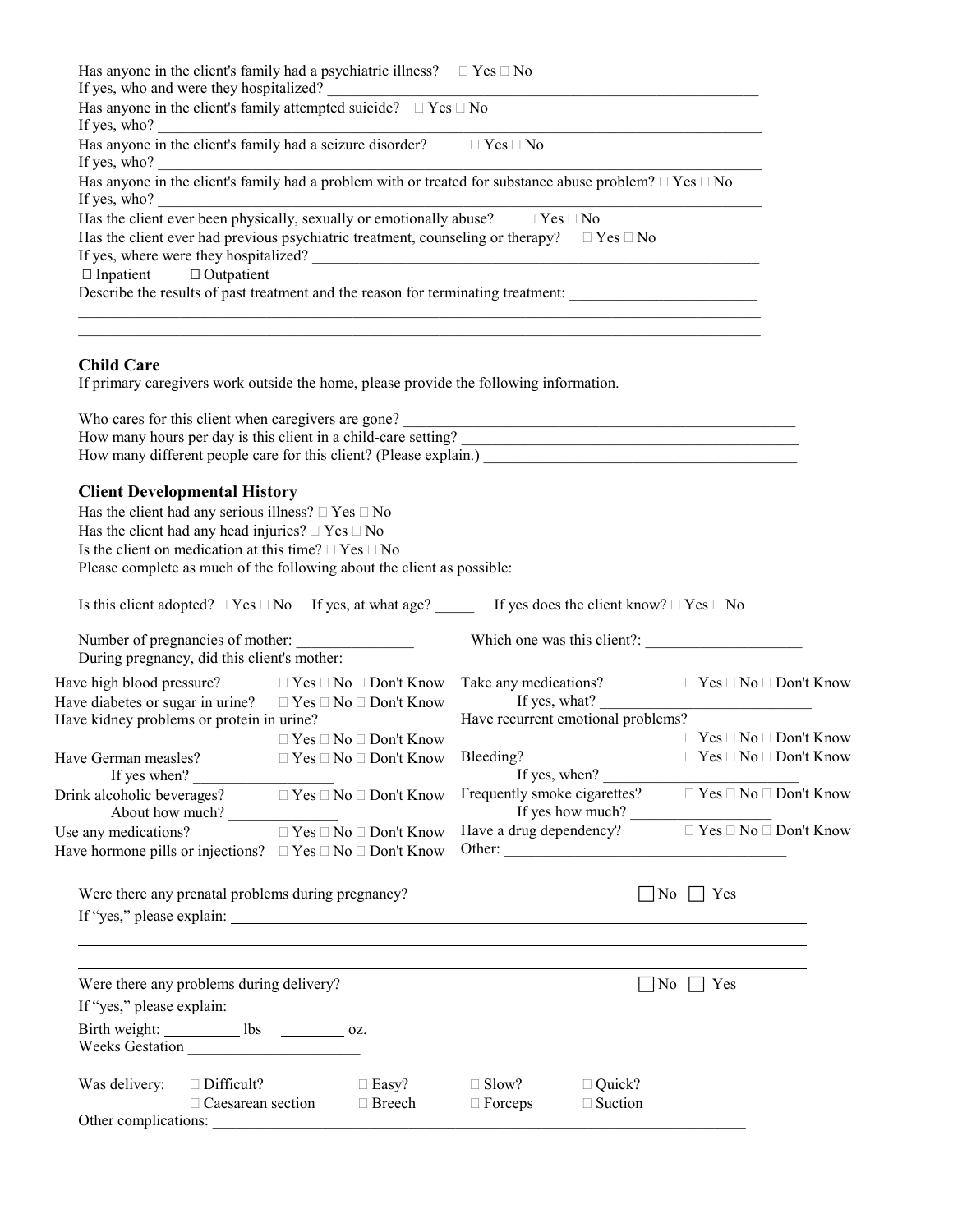Condition at birth? Please explain (e.g. apgar scores, needed to be revived, have yellow jaundice, need oxygen):

 $\_$  , and the state of the state of the state of the state of the state of the state of the state of the state of the state of the state of the state of the state of the state of the state of the state of the state of the  $\_$  , and the state of the state of the state of the state of the state of the state of the state of the state of the state of the state of the state of the state of the state of the state of the state of the state of the

|                | Incubator? $\Box$ No $\Box$ Yes If so how long?<br>Incubator? $\Box$ No $\Box$ Yes If so how long?<br>Jaundiced: Bilirubin Lights? $\Box$ No $\Box$ Yes If yes how long?<br>Supplemental Oxygen □ No □ Yes If yes, how long? _______________________________ |
|----------------|--------------------------------------------------------------------------------------------------------------------------------------------------------------------------------------------------------------------------------------------------------------|
|                | <b>Infancy-Toddler Period:</b>                                                                                                                                                                                                                               |
|                |                                                                                                                                                                                                                                                              |
|                | A. Were there any feeding problems? $\Box$ No $\Box$ Yes                                                                                                                                                                                                     |
|                | If "yes," please explain:                                                                                                                                                                                                                                    |
| $\mathbf{B}$ . | Did your client sleep well? $\Box$ No $\Box$ Yes                                                                                                                                                                                                             |
|                |                                                                                                                                                                                                                                                              |
| $C_{\cdot}$    |                                                                                                                                                                                                                                                              |
|                | Were there any difficulties?                                                                                                                                                                                                                                 |
|                |                                                                                                                                                                                                                                                              |
| D.             | Describe you client's temperament during the first 12 months:                                                                                                                                                                                                |
| Е.             | Did your client like to be held? $\Box$ No $\Box$ Yes                                                                                                                                                                                                        |
| $F_{\cdot}$    | Could your client entertain him/herself? $\Box$ No $\Box$ Yes                                                                                                                                                                                                |
| G.             | Did the client have problems with frequent head banging? $\Box$ No $\Box$ Yes                                                                                                                                                                                |
| H.             | Did the client have an excessive number of accidents? $\Box$ No $\Box$ Yes                                                                                                                                                                                   |
| I.             | Was the client overly absorbed with stimuli? $\Box$ No $\Box$ Yes (please list                                                                                                                                                                               |

## **Milestones**

Was the client's development in the following areas early, normal or delayed (list ages if known):

| was the chem s development in the following areas early, hormal or delayed (itst ages if Known). |              |               |                |
|--------------------------------------------------------------------------------------------------|--------------|---------------|----------------|
|                                                                                                  | <b>EARLY</b> | <b>NORMAL</b> | <b>DELAYED</b> |
| Wean                                                                                             |              |               |                |
| Sit Alone                                                                                        |              |               |                |
| Roll Over                                                                                        |              |               |                |
| <b>Stand Alone</b>                                                                               |              |               |                |
| Walk by Self                                                                                     |              |               |                |
| Dress Self (except for buttons and tying knots)                                                  |              |               |                |
| Feed self with spoon or fork                                                                     |              |               |                |
| Spoke first words (other than Mama/Dada)                                                         |              |               |                |
| Spoke first real sentences                                                                       |              |               |                |
| Become bladder trained (infrequent daytime accidents)                                            |              |               |                |
| Become nighttime trained (rare accidents)                                                        |              |               |                |
| Become bowel trained (no accidents)                                                              |              |               |                |
| Help with household tasks                                                                        |              |               |                |
| Ride a tricycle                                                                                  |              |               |                |
| Ride a bicycle                                                                                   |              |               |                |
| Tie own shoes                                                                                    |              |               |                |
|                                                                                                  |              |               |                |

Any difficulties with above? \_\_\_\_\_\_\_\_\_\_\_\_\_\_\_\_\_\_\_\_\_\_\_\_\_\_\_\_\_\_\_\_\_\_\_\_\_\_\_\_\_\_\_\_\_\_\_\_\_\_\_\_\_\_\_\_\_\_\_\_\_\_\_\_\_\_\_\_

## **Client's Medical History:**

| Client's Physician:            | Phone:               |                                   |
|--------------------------------|----------------------|-----------------------------------|
| Name of Medical Group:         |                      |                                   |
| Date of last hearing screening | Location             | Hearing Aids $\Box$ No $\Box$ Yes |
| Date of last vision screening  | Location             | Glasses $\neg$ No $\neg$ Yes      |
|                                | If glasses, what for |                                   |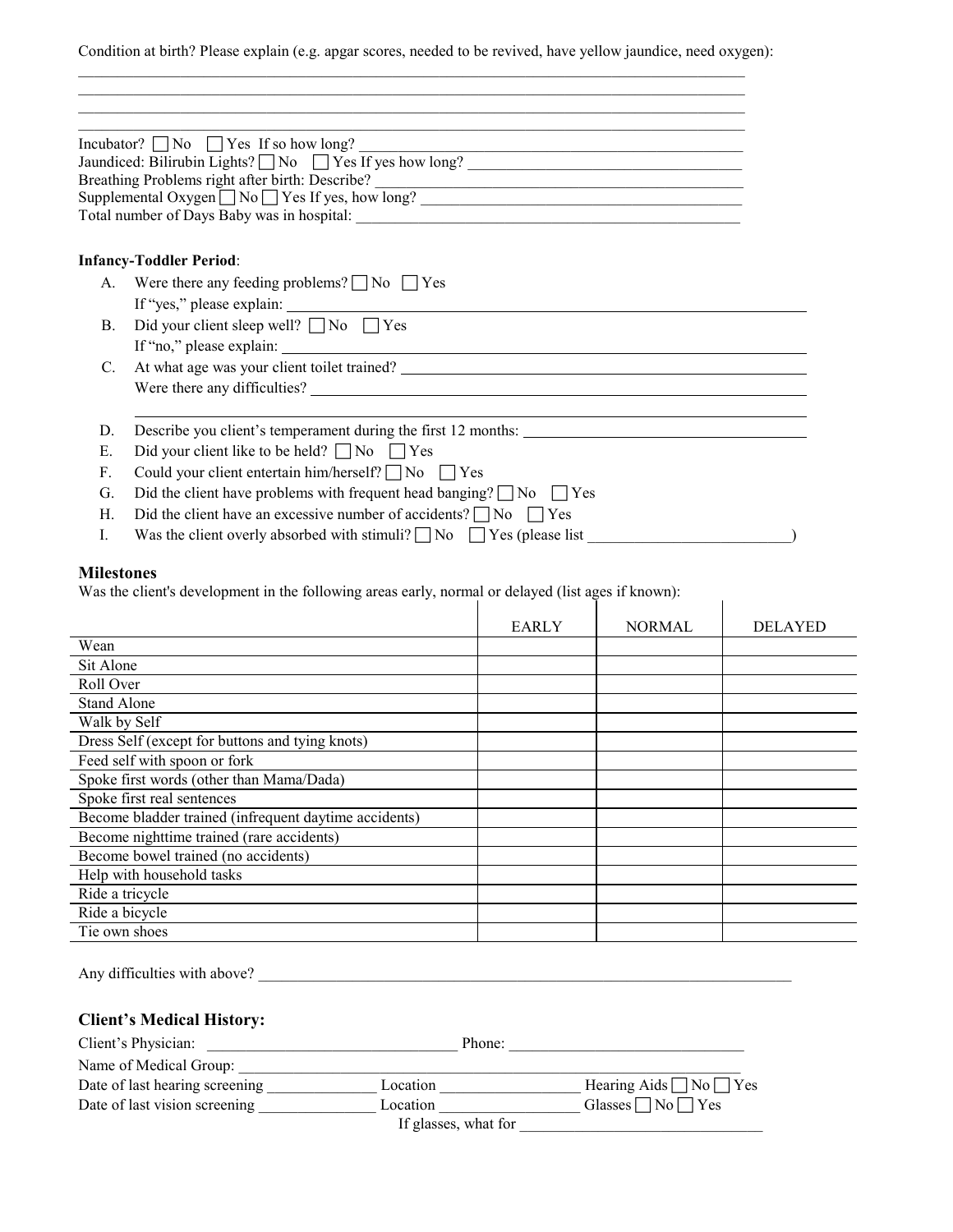| Does or did the client have lead poisoning? $\Box$ No $\Box$ Yes |  |  |
|------------------------------------------------------------------|--|--|
|------------------------------------------------------------------|--|--|

If "yes," please explain:

| Please detail any of the client's hospitalizations:<br>Date<br>Age                                     | Hospital                                                                                                                                      | Reason                                                         | Length of stay                                              |
|--------------------------------------------------------------------------------------------------------|-----------------------------------------------------------------------------------------------------------------------------------------------|----------------------------------------------------------------|-------------------------------------------------------------|
| Please detail any medication history:<br>Date<br>Age                                                   | Drug                                                                                                                                          | Reason                                                         | Physician                                                   |
|                                                                                                        |                                                                                                                                               |                                                                |                                                             |
| Respiratory<br>Frequent Colds<br>Chronic Cough<br>Asthma                                               | $\overset{\text{No}}{\underbrace{\qquad \quad}} \overset{\text{Yes}}{\underbrace{\qquad \quad}} \underbrace{\qquad \quad }$<br>$No$ $Yes$ $T$ | Hay Fever<br>Sinus Condition                                   | $No$ $Yes$ $\_\_$<br>$No$ $Yes$ $Yes$                       |
| Cardiovascular<br>Activity Limitation Due to Heart Condition<br>Heart Murmur                           | Shortness of Breath or Dizziness with Physical Exertion                                                                                       | $No$ $Yes$ $\_\_$<br>$No$ $Yes$ $\_\_$<br>$No$ $Yes$ $\_\_$    |                                                             |
| Gastrointestinal<br><b>Excessive Vomiting</b><br>Frequent Diarrhea                                     | $No$ $Yes$ $\_\_$<br>$No$ $Yes$ $\_\_$                                                                                                        | Constipation<br>Stomach Pain                                   | $No$ $Yes$ $\_\_$<br>$No$ $Yes$                             |
| Genitourinary<br>Urination in Pants/ Bed                                                               | $No$ $Yes$ $\_\_$                                                                                                                             | Pain While Urinating                                           | $No$ $Yes$ $\_\_$                                           |
| Musculoskeletal<br>Muscle Pain<br>Clumsy Walk                                                          | $No$ $Yes$ $\_\_$<br>$No$ $Yes$ $\_\_$                                                                                                        | Poor Posture                                                   | $No$ $Yes$ $\_\_$                                           |
| <b>Skin</b><br><b>Frequent Rashes</b><br><b>Bruises Easily</b><br>Sores                                | N <sub>0</sub><br>Yes<br>N <sub>0</sub><br>Yes<br>$No$ $Yes$ $\_\_$                                                                           | Severe Acne<br>Itchy Skin (Eczema)                             | N <sub>0</sub><br>Yes<br>N <sub>0</sub><br>Yes              |
| Neurological<br>Seizures/Convulsions<br><b>Speech Defects</b><br><b>Accident Prone</b><br>Grinds Teeth | $No$ $Yes$ $\_\_$<br>$No$ $Yes$ $\_\_$<br>$No$ $Yes$ $\overline{\phantom{a}}$<br>$No$ $Yes$ $\_\_$                                            | Has tics/twitches<br><b>Bangs Head</b><br>Rocks Back and Forth | $No$ $Yes$ $\_\_$<br>$No$ $Yes$ $\_\_$<br>$No$ $Yes$ $\_\_$ |
| Allergies<br>Allergies to Medicine                                                                     | $No$ $Yes$ $\Box$                                                                                                                             | Allergies to Food                                              | $No$ $Yes$ $\_\_$                                           |
| Other Allergies                                                                                        | No No                                                                                                                                         |                                                                |                                                             |
| Speech<br>Stuttering<br>Unclear Speech                                                                 | $No$ $Yes$ $\_\_$<br>$No = Yes$                                                                                                               | Other speech problems                                          | $No$ $Yes$ $\_\_$                                           |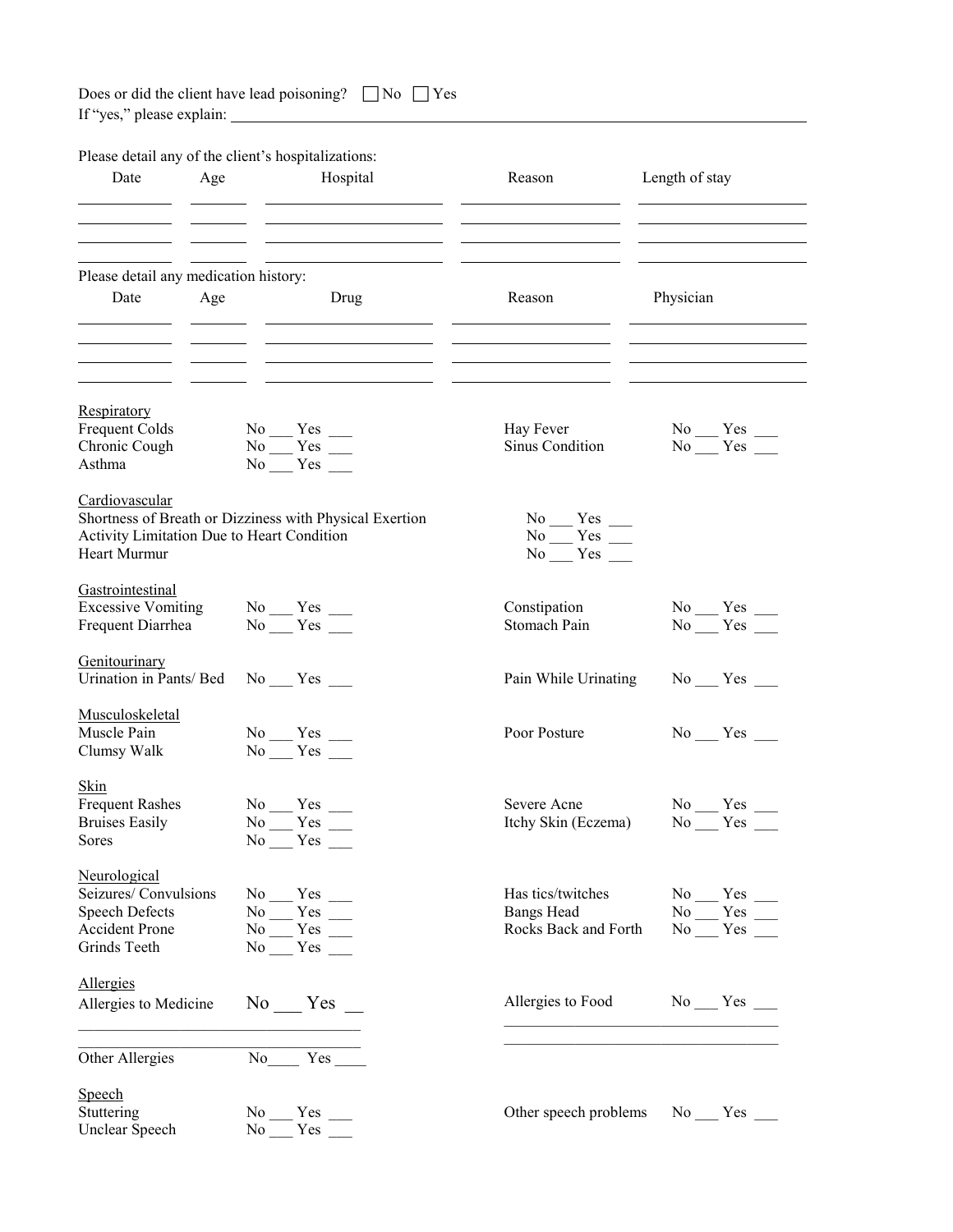| Hearing<br><b>Severe Ear Infections</b><br><b>Hearing Problems</b>                                                                     | $No$ $Yes$ $\_\_$<br>$No$ $Yes$ $\Box$ |                                | Ear Tubes                                                                                                                                                                                                                                                                                                                                                                                                                                                                    |                           | $No$ $Yes$ $\_\_$<br>(If yes, number of times: |  |
|----------------------------------------------------------------------------------------------------------------------------------------|----------------------------------------|--------------------------------|------------------------------------------------------------------------------------------------------------------------------------------------------------------------------------------------------------------------------------------------------------------------------------------------------------------------------------------------------------------------------------------------------------------------------------------------------------------------------|---------------------------|------------------------------------------------|--|
| <b>Family Medical History</b>                                                                                                          |                                        |                                |                                                                                                                                                                                                                                                                                                                                                                                                                                                                              |                           |                                                |  |
|                                                                                                                                        |                                        |                                |                                                                                                                                                                                                                                                                                                                                                                                                                                                                              |                           |                                                |  |
|                                                                                                                                        |                                        |                                | Is there a history of any of the following in the family (Use "M" for mother's side; "F" for father's side.)                                                                                                                                                                                                                                                                                                                                                                 |                           |                                                |  |
|                                                                                                                                        | TB<br>Birth defects                    |                                |                                                                                                                                                                                                                                                                                                                                                                                                                                                                              | Vision problems           |                                                |  |
|                                                                                                                                        |                                        | Emotional problems             |                                                                                                                                                                                                                                                                                                                                                                                                                                                                              | Hearing problems<br>Drugs |                                                |  |
|                                                                                                                                        |                                        | Behavior problems              | <u> 1989 - Johann Barbara, martin a</u><br><u> 1990 - Johann Barbara, politik eta politik eta politik eta politik eta politik eta politik eta politik eta p</u>                                                                                                                                                                                                                                                                                                              | Alcohol                   |                                                |  |
|                                                                                                                                        |                                        | <b>Intellectual Disability</b> |                                                                                                                                                                                                                                                                                                                                                                                                                                                                              | Diabetes                  |                                                |  |
|                                                                                                                                        | Goiter (Thyroid)                       |                                | <u> 1990 - Johann Barbara, politik eta politik eta politik eta politik eta politik eta politik eta politik eta p</u>                                                                                                                                                                                                                                                                                                                                                         | Convulsions/seizures      |                                                |  |
|                                                                                                                                        | Other                                  |                                |                                                                                                                                                                                                                                                                                                                                                                                                                                                                              | Other                     |                                                |  |
|                                                                                                                                        |                                        |                                | Further comments: <u>contract the set of the set of the set of the set of the set of the set of the set of the set of the set of the set of the set of the set of the set of the set of the set of the set of the set of the set</u>                                                                                                                                                                                                                                         |                           |                                                |  |
| <b>Client Treatment History</b>                                                                                                        |                                        |                                | Has the client ever received ABA therapy? $Y_N$ If yes, please provide the following details:                                                                                                                                                                                                                                                                                                                                                                                |                           |                                                |  |
| <b>Start</b>                                                                                                                           |                                        | End                            | Hours/Week                                                                                                                                                                                                                                                                                                                                                                                                                                                                   |                           | Provider                                       |  |
|                                                                                                                                        |                                        |                                |                                                                                                                                                                                                                                                                                                                                                                                                                                                                              |                           |                                                |  |
|                                                                                                                                        |                                        |                                | <u> 1989 - Johann Harry Harry Harry Harry Harry Harry Harry Harry Harry Harry Harry Harry Harry Harry Harry Harry Harry Harry Harry Harry Harry Harry Harry Harry Harry Harry Harry Harry Harry Harry Harry Harry Harry Harry Ha</u><br><u> 1989 - Johann Harry Harry Harry Harry Harry Harry Harry Harry Harry Harry Harry Harry Harry Harry Harry Harry Harry Harry Harry Harry Harry Harry Harry Harry Harry Harry Harry Harry Harry Harry Harry Harry Harry Harry Ha</u> |                           |                                                |  |
| institutions, therapists, etc.<br>Date<br>Age<br>Has the client been court involved? $\Box$ No $\Box$ Yes<br>If "yes," please explain: |                                        | Contact person                 | Services provided                                                                                                                                                                                                                                                                                                                                                                                                                                                            | Length of involvement     |                                                |  |
| <b>Client Educational History:</b>                                                                                                     |                                        |                                |                                                                                                                                                                                                                                                                                                                                                                                                                                                                              |                           |                                                |  |
|                                                                                                                                        |                                        |                                |                                                                                                                                                                                                                                                                                                                                                                                                                                                                              |                           |                                                |  |
|                                                                                                                                        | Date                                   | Location                       | Problems (Y/N) Reason for leaving                                                                                                                                                                                                                                                                                                                                                                                                                                            |                           |                                                |  |
| Preschool                                                                                                                              |                                        |                                |                                                                                                                                                                                                                                                                                                                                                                                                                                                                              |                           |                                                |  |
| Kindergarten                                                                                                                           |                                        |                                |                                                                                                                                                                                                                                                                                                                                                                                                                                                                              |                           |                                                |  |
| Grade<br>1                                                                                                                             |                                        |                                |                                                                                                                                                                                                                                                                                                                                                                                                                                                                              |                           |                                                |  |
|                                                                                                                                        |                                        |                                |                                                                                                                                                                                                                                                                                                                                                                                                                                                                              |                           |                                                |  |
| 2                                                                                                                                      |                                        |                                |                                                                                                                                                                                                                                                                                                                                                                                                                                                                              |                           |                                                |  |
| 3                                                                                                                                      |                                        |                                |                                                                                                                                                                                                                                                                                                                                                                                                                                                                              |                           |                                                |  |
| 4                                                                                                                                      |                                        |                                |                                                                                                                                                                                                                                                                                                                                                                                                                                                                              |                           |                                                |  |
| 5                                                                                                                                      |                                        |                                |                                                                                                                                                                                                                                                                                                                                                                                                                                                                              |                           |                                                |  |
| 6                                                                                                                                      |                                        |                                |                                                                                                                                                                                                                                                                                                                                                                                                                                                                              |                           |                                                |  |
| 7                                                                                                                                      |                                        |                                |                                                                                                                                                                                                                                                                                                                                                                                                                                                                              |                           |                                                |  |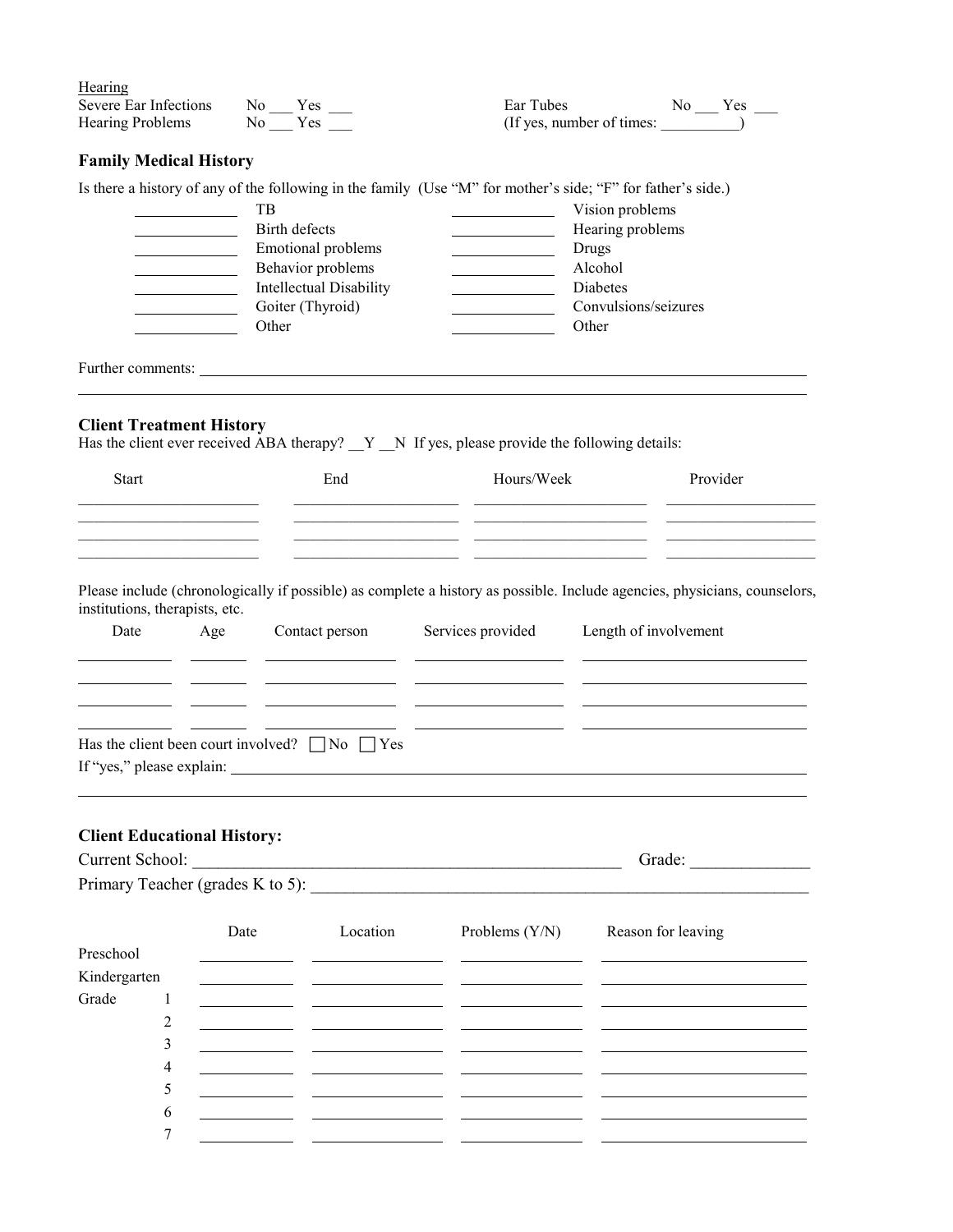| 8                                                                                                                                                                                                                                                                                                                                      |                                                  |                                                                                                                                                                                    |                         |                                   |
|----------------------------------------------------------------------------------------------------------------------------------------------------------------------------------------------------------------------------------------------------------------------------------------------------------------------------------------|--------------------------------------------------|------------------------------------------------------------------------------------------------------------------------------------------------------------------------------------|-------------------------|-----------------------------------|
| 9                                                                                                                                                                                                                                                                                                                                      |                                                  |                                                                                                                                                                                    |                         |                                   |
| 10                                                                                                                                                                                                                                                                                                                                     |                                                  |                                                                                                                                                                                    |                         |                                   |
| 11                                                                                                                                                                                                                                                                                                                                     |                                                  |                                                                                                                                                                                    |                         |                                   |
| 12                                                                                                                                                                                                                                                                                                                                     |                                                  |                                                                                                                                                                                    |                         |                                   |
|                                                                                                                                                                                                                                                                                                                                        |                                                  |                                                                                                                                                                                    |                         |                                   |
| Has the client experienced any of the following in school?<br>Learning Problems<br><b>Attention Problems</b>                                                                                                                                                                                                                           | Discipline Problems<br><b>Emotional Problems</b> | Social Problems                                                                                                                                                                    |                         |                                   |
| If you answered, "yes," to problems at any academic level, please detail here. Please give any information about treatment (if<br>any) provided by the school at the time of occurrence:                                                                                                                                               |                                                  |                                                                                                                                                                                    |                         |                                   |
| Has the client ever an IEP or 504 plan? $Y_N$<br>If yes, please provide dates of services/accommodations and a copy of most recent IEP/504 plan.                                                                                                                                                                                       |                                                  | <u> 1990 - Johann John Stein, mars an deutscher Stein (der Stein und der Stein und der Stein und der Stein und d</u><br><u> 1989 - Johann Stoff, amerikansk politiker (* 1908)</u> |                         |                                   |
| Has there been any academic or psychological testing done at school or elsewhere? Yes No<br>If yes, what type of testing? When: When: What have been the client's usual report card grades?<br>What have been the client's most recent grades?<br>Please circle the number which best describes the client on each particular problem. |                                                  |                                                                                                                                                                                    |                         |                                   |
|                                                                                                                                                                                                                                                                                                                                        |                                                  |                                                                                                                                                                                    |                         |                                   |
|                                                                                                                                                                                                                                                                                                                                        | <b>NOT A</b><br><b>PROBLEM</b>                   | <b>SOMEWHAT A</b><br><b>PROBLEM</b>                                                                                                                                                | <b>A PROBLEM</b>        | <b>A SEVERE</b><br><b>PROBLEM</b> |
| PROBLEMS WITH SLEEPING                                                                                                                                                                                                                                                                                                                 |                                                  |                                                                                                                                                                                    |                         |                                   |
| <b>Trouble Sleeping</b>                                                                                                                                                                                                                                                                                                                | $\mathbf{1}$                                     | $\overline{2}$                                                                                                                                                                     | 3                       | 4                                 |
| Nightmares                                                                                                                                                                                                                                                                                                                             | $\mathbf{1}$                                     | $\boldsymbol{2}$                                                                                                                                                                   | 3                       | $\overline{\mathbf{4}}$           |
| Sleep walking                                                                                                                                                                                                                                                                                                                          | $\mathbf{1}$                                     | $\overline{2}$                                                                                                                                                                     | $\overline{\mathbf{3}}$ | $\overline{\mathbf{4}}$           |
| Sleep talking                                                                                                                                                                                                                                                                                                                          | 1                                                | $\overline{2}$                                                                                                                                                                     | 3                       | 4                                 |
|                                                                                                                                                                                                                                                                                                                                        |                                                  |                                                                                                                                                                                    |                         |                                   |
| <b>SCHOOL PROBLEMS</b>                                                                                                                                                                                                                                                                                                                 |                                                  |                                                                                                                                                                                    |                         |                                   |
| Has problems learning in school                                                                                                                                                                                                                                                                                                        | $\mathbf{1}$                                     | $\overline{2}$<br>$\overline{2}$                                                                                                                                                   | 3<br>3                  | $\overline{\mathbf{4}}$<br>4      |
| Is afraid to go to school                                                                                                                                                                                                                                                                                                              |                                                  | $\boldsymbol{2}$                                                                                                                                                                   | 3                       | 4                                 |
| Won't obey school rules<br>Often skips school                                                                                                                                                                                                                                                                                          |                                                  | $\overline{2}$                                                                                                                                                                     | 3                       | 4                                 |
| Has conflicts with teachers                                                                                                                                                                                                                                                                                                            |                                                  | $\overline{2}$                                                                                                                                                                     | $\mathbf{3}$            | 4                                 |
| Performs below his/her ability                                                                                                                                                                                                                                                                                                         |                                                  | $\overline{2}$                                                                                                                                                                     | 3                       | 4                                 |
| <b>RELATIONSHIPS WITH PEERS</b>                                                                                                                                                                                                                                                                                                        |                                                  |                                                                                                                                                                                    |                         |                                   |
| Picks on others                                                                                                                                                                                                                                                                                                                        |                                                  | $\mathbf{2}$                                                                                                                                                                       | $\mathbf{3}$            | 4                                 |
| Has few or no friends                                                                                                                                                                                                                                                                                                                  |                                                  | $\overline{2}$                                                                                                                                                                     | $\overline{\mathbf{3}}$ | 4                                 |
| Is called weird by others                                                                                                                                                                                                                                                                                                              |                                                  | $\overline{2}$                                                                                                                                                                     | 3                       | 4                                 |
| Plays alone most of the time                                                                                                                                                                                                                                                                                                           |                                                  | $\boldsymbol{2}$                                                                                                                                                                   | 3                       | 4                                 |
| Fights with others                                                                                                                                                                                                                                                                                                                     |                                                  | $\mathbf{2}$                                                                                                                                                                       | 3                       | 4                                 |
| Hangs around with bad crowd                                                                                                                                                                                                                                                                                                            |                                                  | $\mathbf{2}$                                                                                                                                                                       | $\mathbf{3}$            | 4                                 |
| Tries to boss others around<br><b>Blames</b> others                                                                                                                                                                                                                                                                                    |                                                  | $\mathbf{2}$<br>$\overline{2}$                                                                                                                                                     | 3<br>3                  | 4<br>4                            |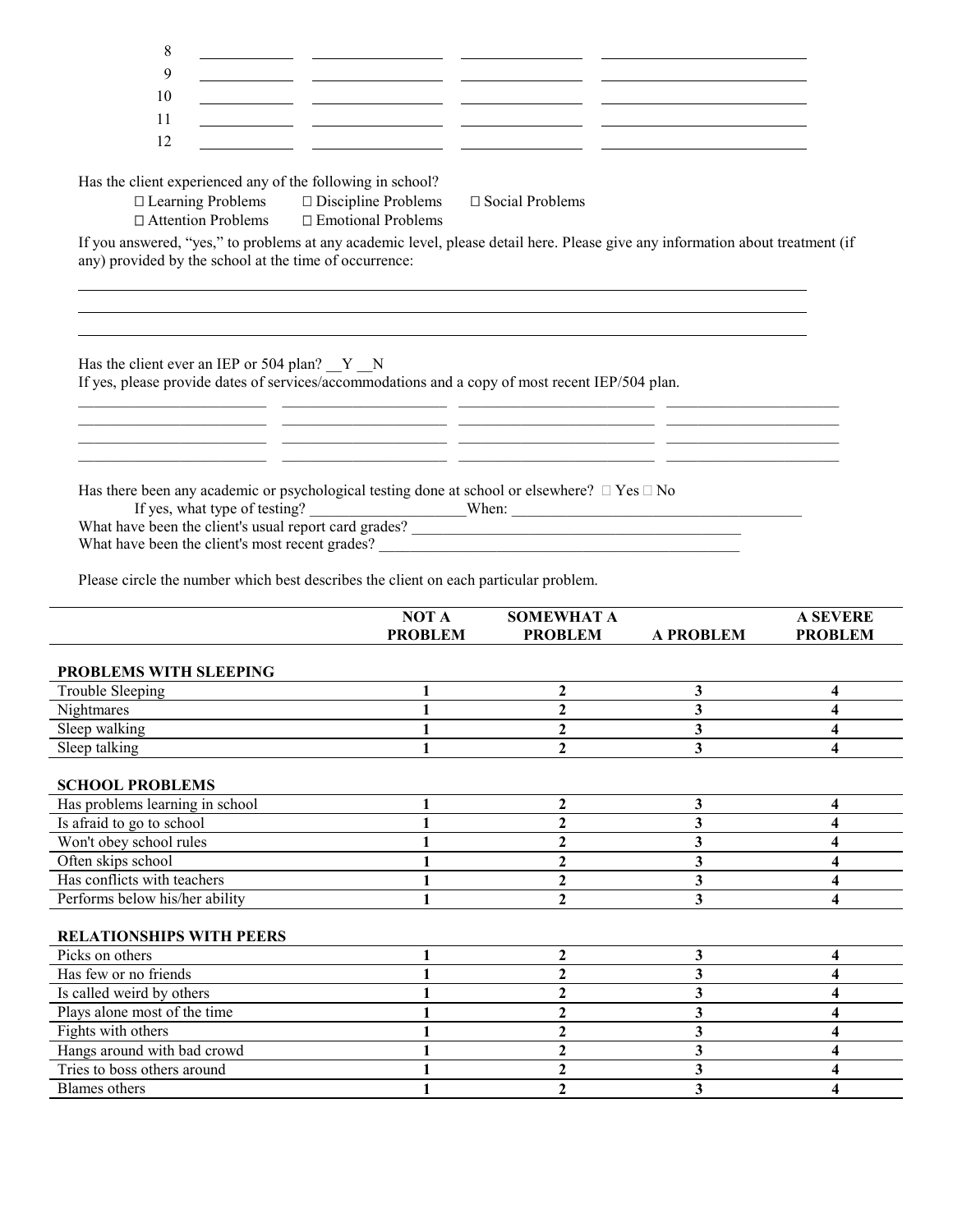| <b>BEHAVIOR PROBLEMS</b>                            |                |                                  |                         |                 |
|-----------------------------------------------------|----------------|----------------------------------|-------------------------|-----------------|
| Tantrums                                            | 1              | $\mathbf{2}$                     | 3                       | 4               |
| Lies                                                |                | $\mathbf{2}$                     | 3                       | 4               |
| <b>Steals</b>                                       | 1              | $\mathbf{2}$                     | 3                       | 4               |
| <b>Breaks</b> things                                | 1              | $\overline{2}$                   | 3                       | 4               |
| Runs away from home                                 |                | $\mathbf{2}$                     | 3                       | 4               |
| Sets fires                                          |                | $\mathbf{2}$                     | 3                       | 4               |
|                                                     | NOT A          | <b>SOMEWHAT A</b>                |                         | <b>A SEVERE</b> |
|                                                     | <b>PROBLEM</b> | <b>PROBLEM</b>                   | <b>A PROBLEM</b>        | <b>PROBLEM</b>  |
| Hurts animals                                       | 1              | 2                                | 3                       | 4               |
| Assaultive                                          | 1              | $\overline{2}$                   | 3                       | 4               |
| Uses alcohol                                        | 1              | $\mathbf{2}$                     | 3                       | 4               |
| Uses drugs                                          | 1              | $\mathbf{2}$                     | 3                       | 4               |
| Other:                                              | 1              | $\overline{2}$                   | $\overline{\mathbf{3}}$ | 4               |
|                                                     |                |                                  |                         |                 |
| <b>COMMUNICATION SKILLS</b>                         |                |                                  |                         |                 |
| Limited Speech                                      | 1              | $\boldsymbol{2}$                 | 3                       | 4               |
| Repetitive Speech                                   | 1              | $\overline{2}$                   | $\overline{\mathbf{3}}$ | 4               |
| Regression in Speech                                | 1              | $\boldsymbol{2}$                 | 3                       | 4               |
| <b>SOCIAL SKILLS</b>                                |                |                                  |                         |                 |
| Makes poor eye contact                              | 1              | 2                                | 3                       | 4               |
| Afraid of many things                               |                | $\overline{2}$                   | 3                       | 4               |
| Very Shy                                            |                | $\overline{2}$                   | 3                       | 4               |
| Poor Loser                                          |                | $\overline{2}$                   | 3                       | 4               |
| Demands too much attention                          |                | $\overline{2}$                   | 3                       | 4               |
| Plays Alone                                         |                |                                  |                         |                 |
| Withdraws from people                               | 1              | 2                                | 3                       | 4               |
| <b>EMOTIONAL PROBLEMS</b><br>Has unreasonable fears |                |                                  |                         |                 |
|                                                     |                |                                  |                         |                 |
| Is sad or unhappy most times<br>Cries a lot         | 1              | $\boldsymbol{2}$<br>$\mathbf{2}$ | 3                       | 4               |
|                                                     |                |                                  | 3                       | 4               |
| Sluggish or Slow<br>Tired most of the time          |                | $\mathbf{2}$<br>$\mathbf{2}$     | 3                       | 4               |
|                                                     | 1              | $\mathbf{2}$                     | 3                       | 4               |
| Mood changes quickly<br>Has lost interest in things |                | $\mathbf{2}$                     | 3<br>3                  | 4<br>4          |
| Worries a great deal                                | 1              | $\mathbf{2}$                     | 3                       | 4               |
|                                                     |                |                                  |                         |                 |
| Has difficulty making decisions                     | 1              | $\mathbf{2}$                     | 3                       | 4               |
| <b>ATTENTION AND SELF-CONTROL</b>                   |                |                                  |                         |                 |
| Has difficulty concentrating                        |                | $\boldsymbol{2}$                 | 3                       | 4               |
| Is easily distracted                                |                | $\overline{2}$                   | 3                       | 4               |
| Can't sit still                                     |                | $\mathbf 2$                      | 3                       | 4               |
| Hyperactive                                         |                | $\mathbf{2}$                     | 3                       | 4               |
| Acts without thinking                               |                | 2                                | 3                       | 4               |
| Acts impulsively                                    |                | 2                                | 3                       | 4               |
| Is forgetful                                        | 1              | $\mathbf{2}$                     | 3                       | 4               |
| Is disorganized                                     | 1              | $\mathbf{2}$                     | 3                       | 4               |
|                                                     |                |                                  |                         |                 |
| <b>OTHER</b>                                        |                |                                  |                         |                 |
| Has threatened or attempted to harm self            | 1              | $\boldsymbol{2}$                 | 3                       | 4               |
| Acts younger than real age                          | 1              | $\overline{2}$                   | 3                       | 4               |
| Wants things to be perfect                          | 1              | $\overline{2}$                   | 3                       | 4               |
| Says or does strange things                         |                | $\overline{\mathbf{c}}$          | 3                       | 4               |
| Displays repetitive/odd behaviors                   | 1              | $\overline{2}$                   | 3                       | 4               |